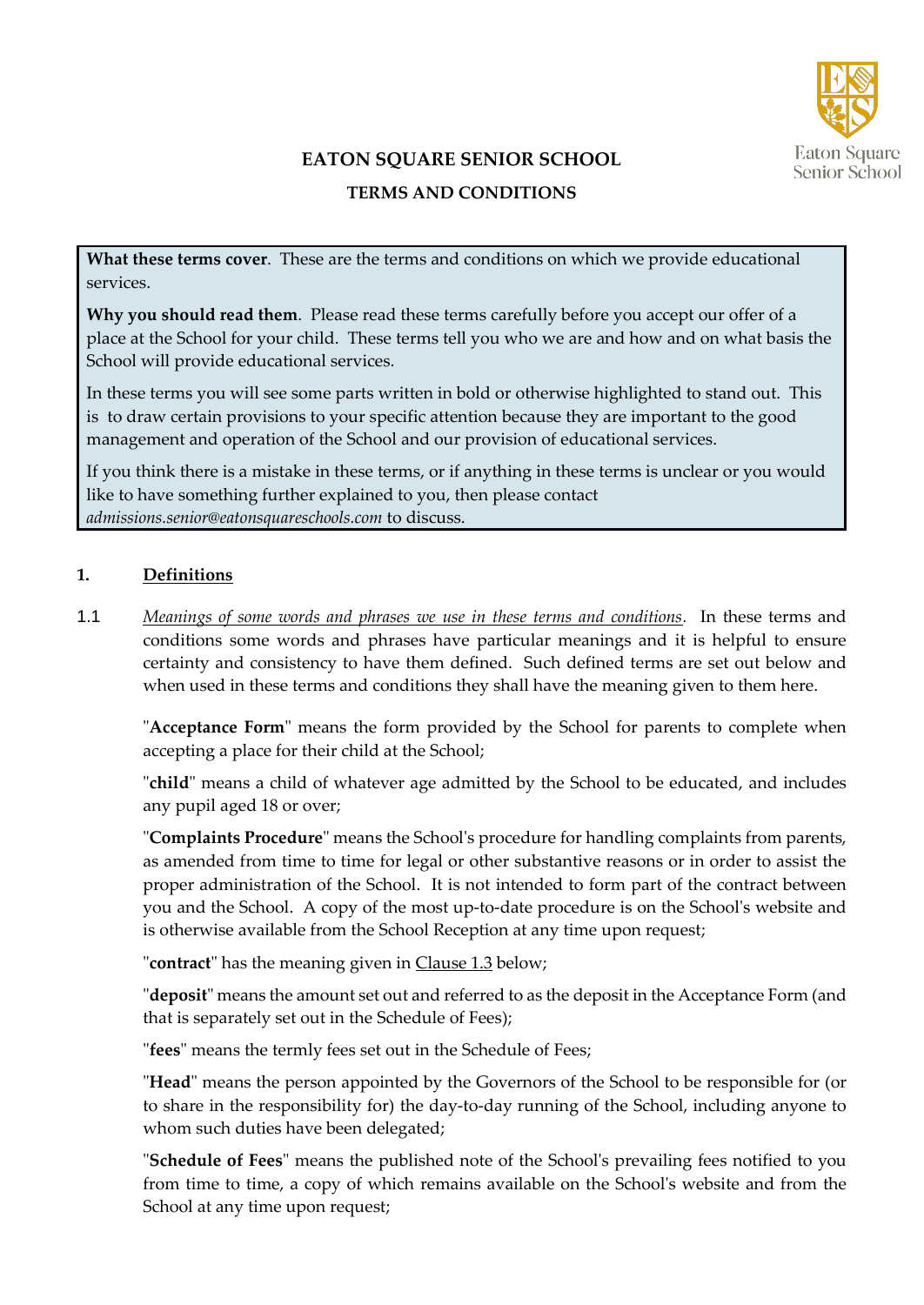"**term**" means a term of the School as notified to parents from time to time;

"**a term's notice**" means **written** notice given not later than the first day of the term before the term to which the notice relates. For example, a term's notice is required to withdraw your child from the School, so this means that if you wish to withdraw your child with effect from the start of the summer term (which is the term to which the notice relates) then a term's notice means you need to tell us in writing about the withdrawal, at the latest, on the first day of the spring term immediately before;

"**terms and conditions**" means these terms and conditions as may be amended from time to time;

"**we**" or the "**School**" means the legal entity carrying on as the School as identified in Clause 1.2 below; and

"**you**" or the "**parents**" means each person who has signed the Acceptance Form as a holder of parental responsibility for the child, or a person who with the School's express written consent replaces a person who has signed the Acceptance Form.

In these terms and conditions we sometimes provide illustrative examples to try and provide you with a better understanding of what we are referring to. We do this by using the words "**for example**", "**includes**" or "**including**". When we do use these words, it means that the examples that are given are not exclusive or limiting examples of the matter in question.

We also use headings to introduce separate provisions. These headings are for ease of understanding only.

- 1.2 *Who we are*. We are Eaton Square Schools Limited a company registered in England and Wales. Our company registration number is 04589393**,** and our registered office is at 14-16 Waterloo Place, London, SW1Y 4AR.
- 1.3 *Our contract with you*. The **Acceptance Form**, the **Schedule of Fees**, and these **terms and**  conditions (as in each case may be amended from time to time) form the terms of an agreement (the "**contract**") between you and the School. It is not intended that the terms of this contract shall be enforceable by your child or by any other third party.

### **2. Acceptance and Deposit**

- 2.1 *How you accept our offer of a place.* An offer of a place for your child at the School is accepted by your submitting the completed Acceptance Form and paying the deposit.
- 2.2 *The non-refundable status of the deposit*. **The deposit is not refundable if your child does not take up their place at the School**. The limited exception to this is where notice is given in accordance with Clause 3.1 below and the School actually fills the specific vacancy created by your child's withdrawal, in which case the School shall refund the deposit to you less its costs in administering your dealings with the School or a reasonable estimate of those costs. You should be aware that in the event of a late withdrawal it is very unlikely that the School would be able to fill the vacancy created by your child's withdrawal.
- 2.3 *How we use the deposit*. Unless you have indicated that you would like to donate the deposit to the School's Bursary Fund, the deposit will form part of the general funds of the School. The Deposit is refunded without interest 4 weeks after the receipt of the Leaver's Form.
- 2.4 *Requirement for you to increase the deposit amount*. Where an offer of a place for a child at Eaton Square Prep School to enter the Senior School is accepted, you shall pay a further sum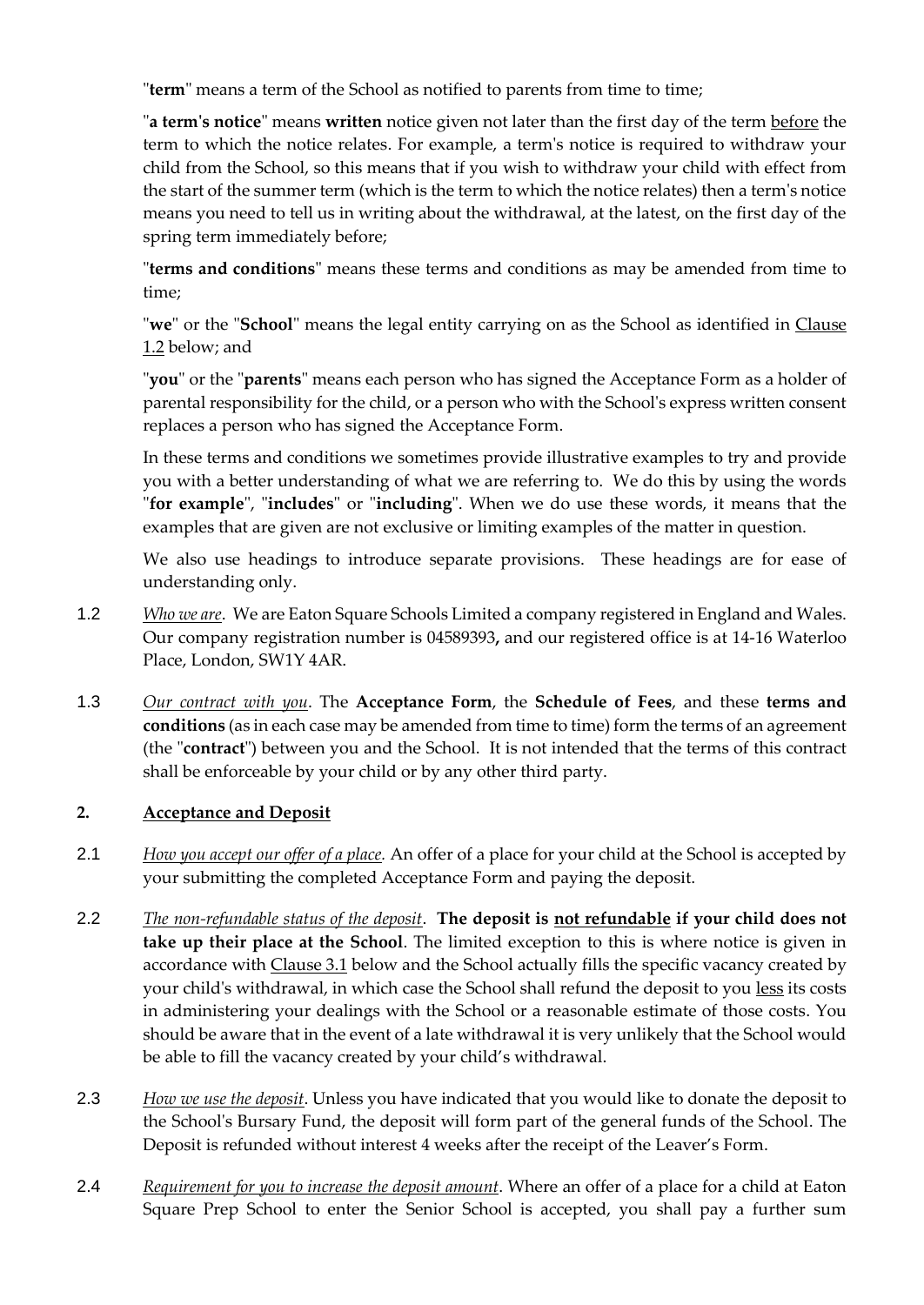equivalent to the difference between the deposit already paid and the deposit payable for the Senior School to accept the place.

**PLEASE READ THIS NEXT SECTION CAREFULLY** *- it deals with what you need to do if you wish to withdraw your acceptance of a place before your child joins the School and what happens if you withdraw at that stage.*

*The cancellation of a place which has been accepted can cause losses to the School, especially if it occurs after other families have taken their decisions about their children's schooling. This is why we require the period of notice referred to in this section for a withdrawal, and why different consequences follow depending on whether we get that period of notice or not.*

### **3. Withdrawing your Acceptance of a Place before your child joins the School**

- 3.1 *Notice to withdraw your acceptance of a place before your child joins the School*. **If you wish to withdraw your acceptance of a place BEFORE your child starts at the School you must either give us a term's notice to that effect or pay to the School a term's fees in lieu of notice**. This means that if, for example, your child is due to start at the School in September (at the start of an academic year) then you would need to tell us in writing that you wish to withdraw your acceptance of their place on or before the first day of the preceding summer term (ie, the final term of the previous academic year) or pay the fees in lieu referred to above.
- 3.2 *If we receive a term's notice*. If you provide a term's notice, no further fees will be payable but you will not receive a refund of the deposit (the only exception to this if you are entitled to a refund of the deposit under Clause 2.2 above).
- 3.3 *If we do not receive that period of notice*. **If you do not provide us with a term's notice (or if no notice is provided at all) a term's fees will be payable by you and will become due and owing to the School upon demand as a debt.** The term's fees will be charged at the rate applicable for the term immediately preceding the term when your child was due to start. The School will credit the deposit you have paid (without interest or any entitlement to repayment under Clause 2.2 above) to the payment of the term's fees you will owe us. Where applicable, such fees will be reduced to take account of any scholarship or bursary awarded to you.

## **4. School Fees, Supplemental Charges and Payment**

- 4.1 *What the fees include*. Unless set out in the Schedule of Fees or notified to you at any time, the fees include the costs we incur in the usual course of educating your child.
- 4.2 *What the fees do not include: supplemental charges*. We refer to any items charged to you in addition to the fees as **supplemental charges**. By way of example, any extra-curricular activities (such as individual music lessons, trips and visits) in which you agree your child may participate and which need to be paid for, will be supplemental to items met by the fees and charged for accordingly. In addition, all public examination fees shall be charged as supplemental charges. Additional charges incurred by the School in providing for the special educational needs of your child may also be charged as supplemental to the fees.
- 4.3 *Applicable taxes.* All of the fees and supplemental charges are exclusive of any taxes, which will be added (where applicable).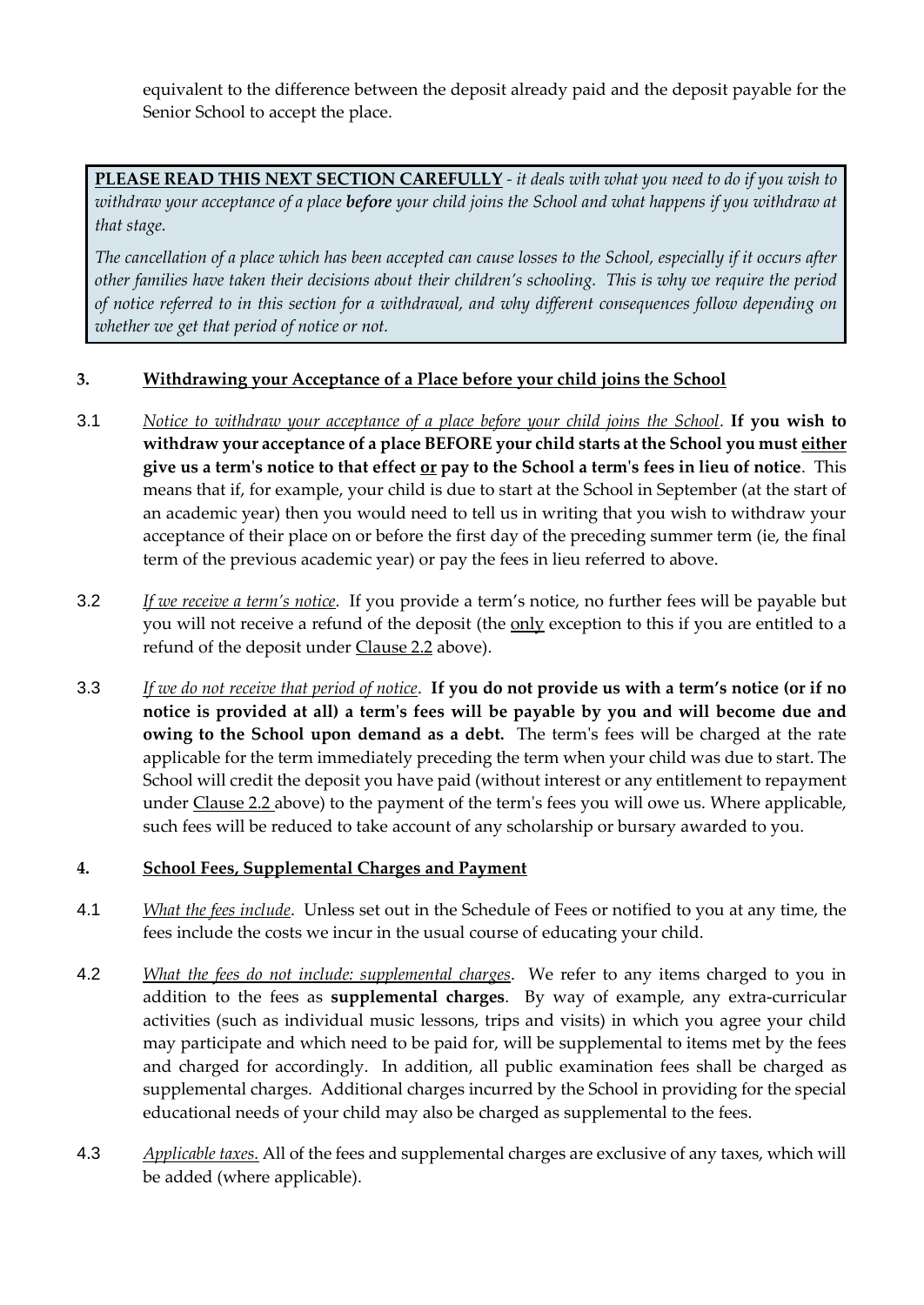**PLEASE READ THIS NEXT SECTION CAREFULLY** *- it deals with your responsibility to pay the fees and supplemental charges.*

- 4.4 *Who is responsible for payment*. **Each of you who has signed the Acceptance Form is liable for and must ensure that all of the fees and supplemental charges due are paid to the School. This is because our contract applies to both of you together and each of you on your own**. Each person who signs the Acceptance Form therefore has an individual responsibility to ensure that, between them, the fees and supplemental charges owing to the School are paid. In practice this means that if fees or supplemental charges have not been paid then in order to recover the outstanding payments, the School can, in its discretion, choose to seek payment of the amount outstanding from either parent or both parents. The only exceptions to this are set out in Clause 4.5 immediately below. Court orders (for example, where parents are separated or divorced) and other arrangements between parents or third parties relating to fees do not normally bind or apply to the School, and do not extinguish either parent's liability for the fees and supplemental charges due under this contract.
- 4.5 *How one person can remove him/herself from their payment responsibility and circumstances where the School may agree to accept payment from a person who has not signed the Acceptance Form and is not a party to this contract*. A person who has signed the Acceptance Form may be removed from their payment responsibility under this contract by submitting a term's notice but that person must have obtained the prior written consent of both the School and the other person who has signed the Acceptance Form before submitting such notice. Separately, the School may (without obligation to do so) agree in writing with each of you to accept payment from a third party (for example, a grandparent or employer), but this will not discharge your payment responsibility under this contract, unless and until we agree otherwise in writing.
- 4.6 *How bursary and scholarship awards are treated*. A bursary/scholarship or other award may be withdrawn in accordance with (or by reference to) the terms upon which such award is made and/or if, in the opinion of the Head, your child's attendance, progress and/or behaviour (and/or your behaviour or conduct (or the behaviour or conduct of one of you)) no longer merit the continuation of the award.

If your child has been awarded a scholarship/bursary which includes financial assistance (by way of fee remission), your responsibility will be to pay for the amount of fees due after taking account of that award. Where it appears likely to the Head that an award which includes financial assistance may be withdrawn, you will be notified in advance and, if within fourteen (14) days of that notification your child is withdrawn from the School, no fees in lieu of notice will be payable by you. This will give you enough time to decide whether you want to continue to educate your child at the School without the benefit of the financial assistance.

4.7 *How the fees are charged and payment requirements*. The annual fees are divided into three equal parts and are charged separately on a termly basis, regardless of the length of any term. **Each term's fees fall due for payment by you on the first day of that term**. Each term's fees will be included in an invoice sent to you (or such other person(s) the School may have agreed separately shall pay the fees under Clause 4.5 above). The fees must be paid in full by direct debit on or before the first day of the term to which the invoice relates. **We may not allow your child to attend school if you do not pay on time**.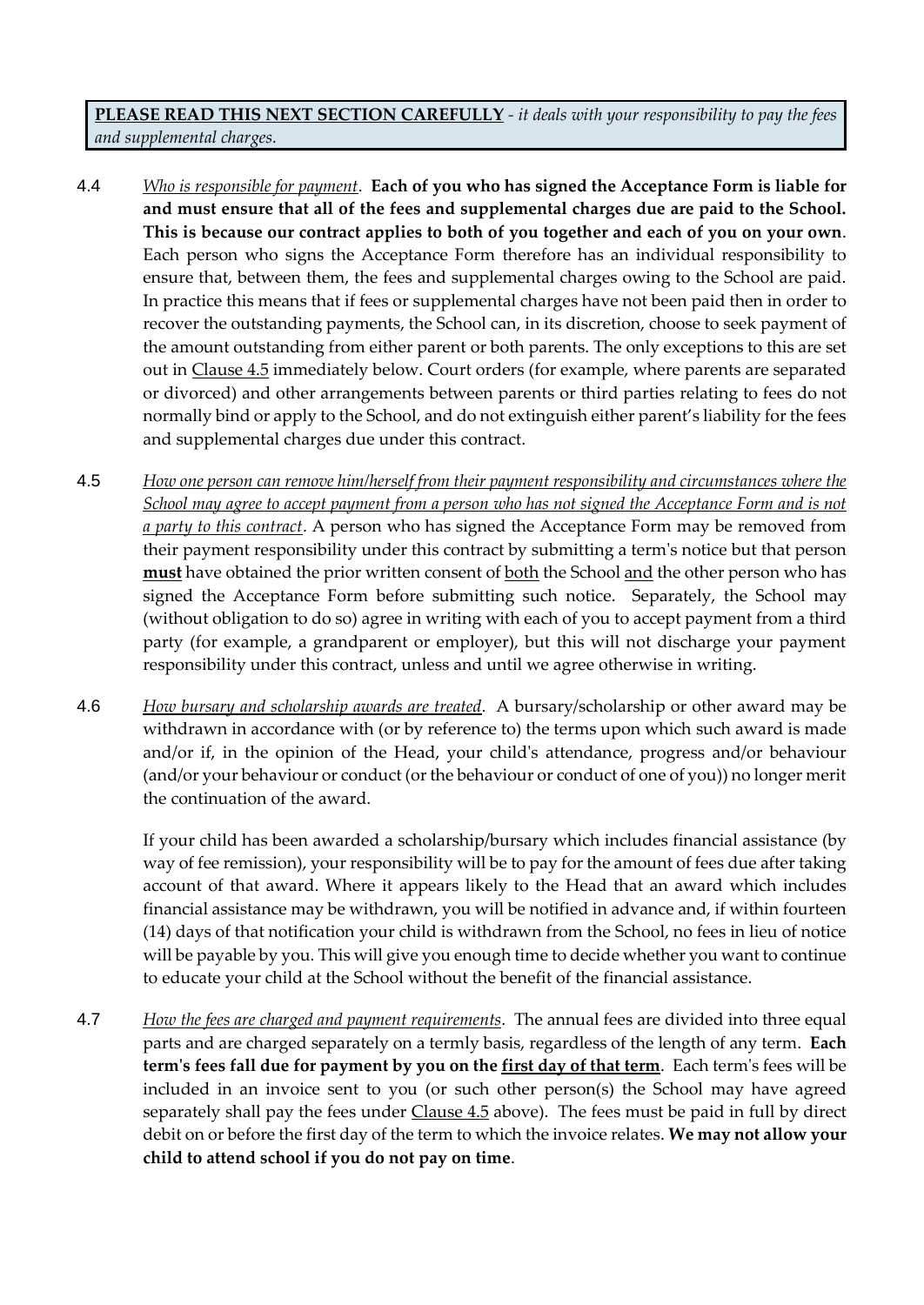The School may agree that the fees that are or will fall due in relation to any term can be paid in instalments. If we agree to do this, then the School and those responsible for paying those fees will agree separately in writing the anticipated schedule of instalments by which the deferred amount of each term's invoice is to be paid. The agreed amount for each term will need to be paid by direct debit in not more than four (4) instalments (unless otherwise agreed in writing by the School) within a period that does not exceed twelve (12) months (beginning with the date of the relevant invoice). The School will issue a separate invoice and schedule of instalments relating to the fees due in respect of each term, which will be evidence of the separate agreement for the payment of that term's fees

4.8 *Payment of supplemental charges*. All supplemental charges for each term (and for other unpaid supplemental charges that were agreed during the previous term) will be invoiced separately. All such supplemental charges must be paid in full by direct debit within four weeks of receipt.

**PLEASE READ THIS NEXT SECTION CAREFULLY** *- it sets out what rights we have, and what action we may take, if fees and/or supplemental charges are not paid in accordance with these terms and conditions.*

- 4.9 *Non-payment of fees: refusal to attend school*. **We may refuse to allow your child to attend the School, withhold any references, and/or withdraw sponsorship of your child's Tier 4 / student visa (if applicable) while fees remain unpaid or if there is a persistent failure by you to pay the fees on time**.
- 4.10 *Non-payment of supplemental charges: refusal to participate in the relevant activity*. **We may refuse to allow your child to participate in the relevant extra-curricular activity, or sit the relevant public examination(s), while the applicable supplemental charge for that activity or examination(s) remains unpaid**.
- 4.11 *We can charge interest if you pay late*. If you do not make any payment to the School by the due date for payment (see Clauses 4.7 and 4.8 above) we may charge interest to you on the overdue amount at the rate of up to 1.5 per cent a year above the base rate from time to time of the School's bank. Unless we tell you otherwise in writing, this interest will accrue on a daily basis from the due date until the date of actual payment of the overdue amount, whether before or after we obtain a court judgment against you. You must pay the School the interest together with the overdue amount.
- 4.12 *We can recover our costs for recovering late or non-payments*. You will be responsible for paying the costs we incur in recovering, or attempting to recover, any unpaid fees or supplemental charges from you (including reasonable legal costs).
- 4.13 *We can notify other educational institutions of your outstanding payments*. We may inform any other school or educational establishment to which you propose to send your child of any outstanding fees or supplemental charges.

**PLEASE READ THIS NEXT SECTION CAREFULLY** *- it sets our right to increase the fees during the course of your child's time at the School.*

4.14 *Our ability to increase the fees*. We will review our fees during the course of your child's education (usually annually) and may increase them. Notice of an increase in the fees will be sent to you before the end of the penultimate term before the increase is to take effect; for example, if the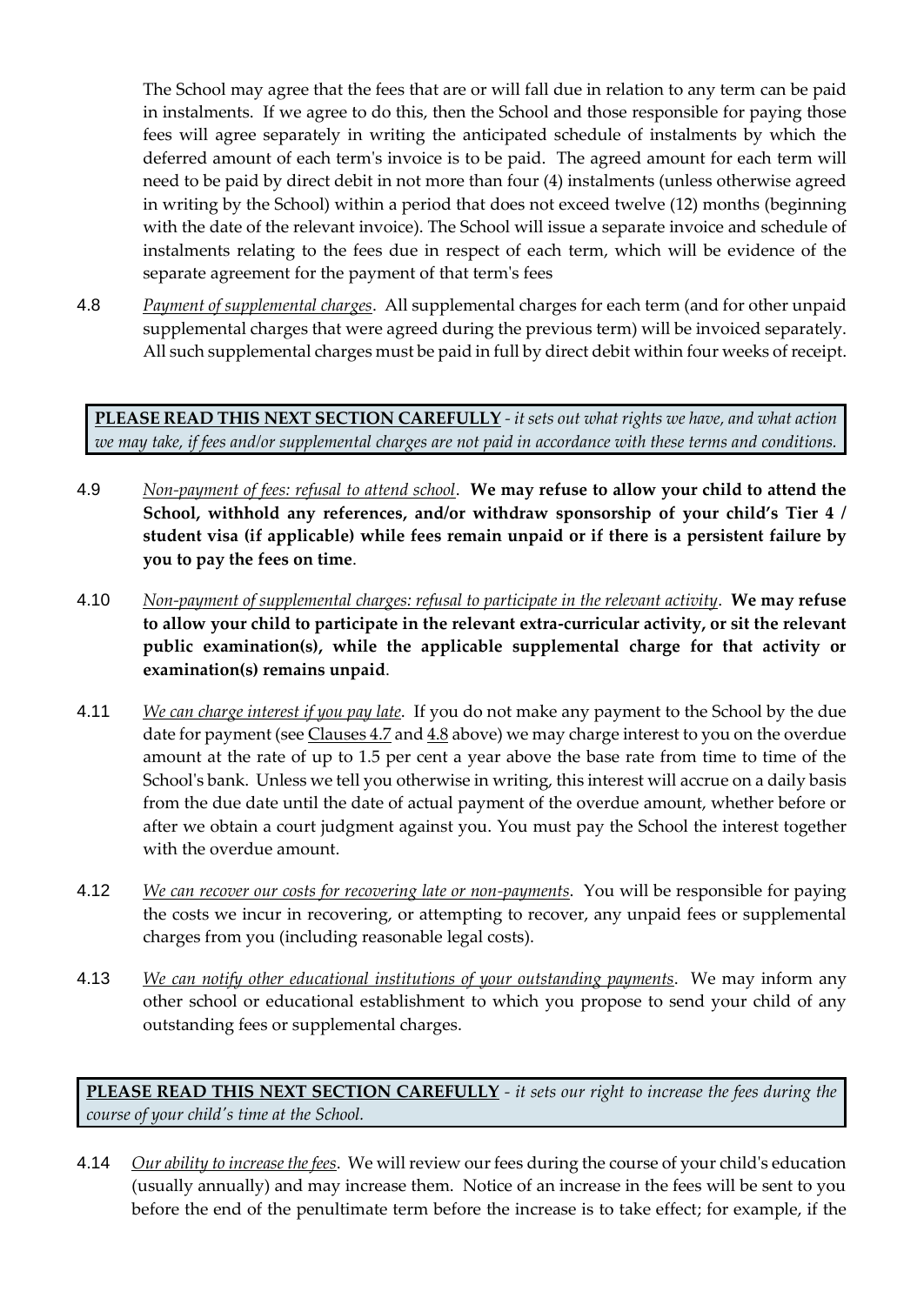fees are to increase at the start of the autumn term, we will notify you before the end of the preceding spring term. This will allow you time to consider the increase and, if you wish to withdraw your child from the School before the proposed increase is due to take effect, then you will have sufficient time to provide the required term's notice of withdrawal to the School under Clause 5.1 below.

- 4.15 *Fees and supplemental charges will not be reduced due to your child's absence*. Fees and any agreed supplemental charges will not be reduced or refunded as a result of absence due to illness or otherwise, or as a result of your child being required to study from home as a result of us providing educational services remotely for whatever reason. If your child takes study leave at home before or during examinations, or stays at home following those examinations, or if a term is shorter than others (or shortened), no reduction of fees will be made in respect of any periods spent at home.
- 4.16 *Information on your identity and the source of funds*. From time to time we may ask you to provide us with information that we consider to be satisfactory so that we can verify:
	- 4.16.1 your identity and/or place of residence;
	- 4.16.2 your child's identity;
	- 4.16.3 your child's right to enter, live and study in the United Kingdom; and
	- 4.16.4 the source of funds you are using to pay the fees.

You must provide the School with the information and documentation we ask for.

- 4.17 *Allocation of payments to your fees account.* Except where expressly agreed with you otherwise, the School shall be entitled to allocate payments from you to your account as it sees fit. For example, the School shall be entitled to allocate a payment made in respect of one child to the unpaid account of any other child of yours at the School.
- 4.18 *How fees are discharged under our 'Fees In Advance' scheme, and your continued responsibility to pay any outstanding or additional amounts still owed to the School*. Where you and the School have entered into an agreement incorporating the FIA Terms and Conditions (ie, where you have made a 'lump sum' capital payment in respect of all or part of the fees due under this contract) the School will administer that lump sum to meet the fees pursuant to the FIA Terms and Conditions but you will still need to meet the difference (if any) between the amount per term applied by the School under the FIA Terms and Conditions and the total fees and supplemental charges due in respect of your child each term under this contract. The School will provide a termly statement of account in respect of the fees and supplemental charges and the difference will be payable in accordance with the terms of this contract.

**PLEASE READ THIS NEXT SECTION CAREFULLY** *- it sets out what period of notice we require from you if you wish to withdraw your child from the School, change the nature of your child's place at the School,or remove your child from participating in an activity for which there is a supplemental charge.*

*Due to the termly organisation and allocation of resources we will charge you if you do not provide us with the required period of notice. In such circumstances we require you to pay us a sum equivalent to the fees*  and/or supplemental charges you would have paid had the required period of notice been given – we refer to *the relevant sum as "fees in lieu of notice".*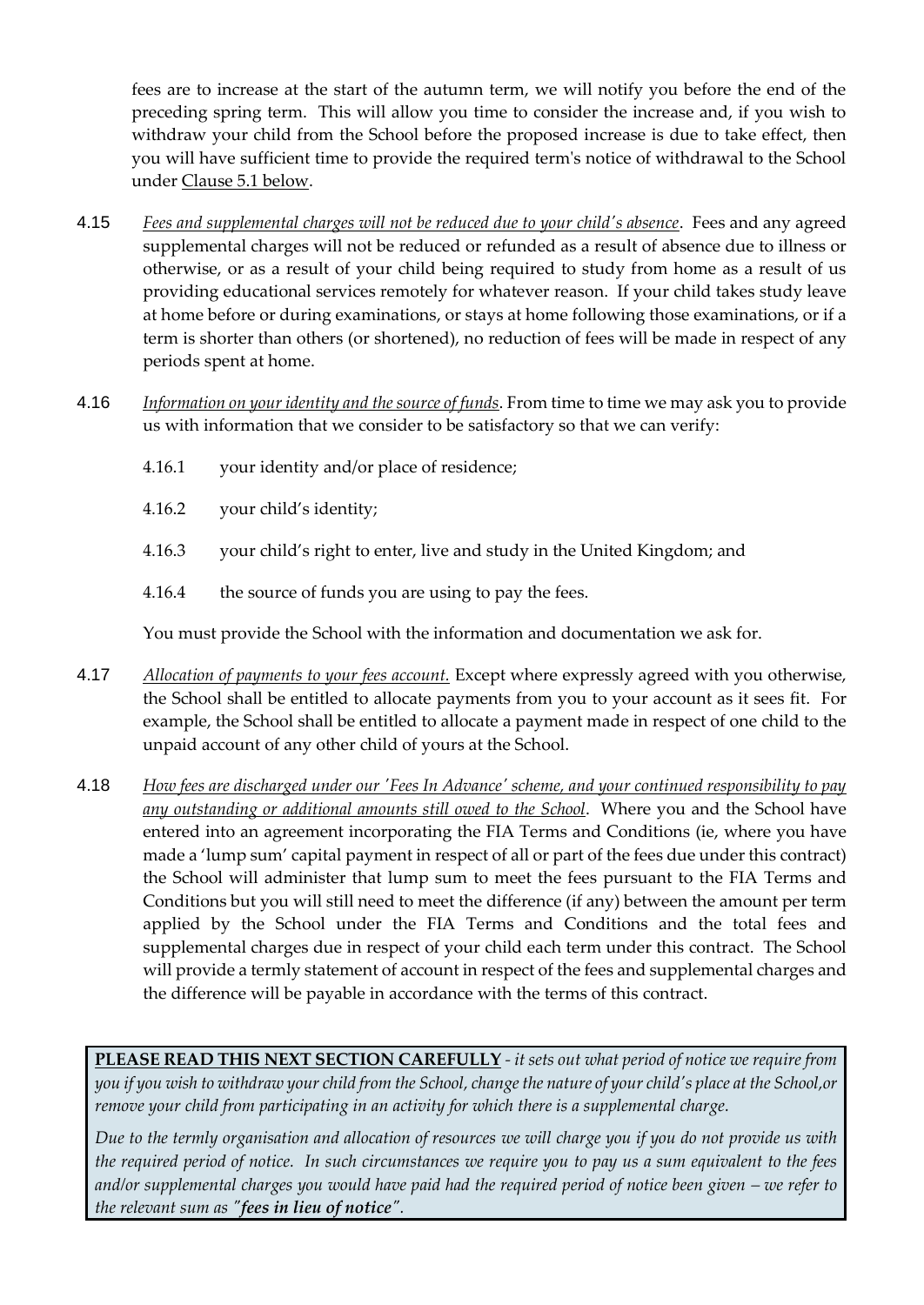## **5. Notice Requirements**

- 5.1 *Notice to withdraw your child from the School*. **If you wish to withdraw your child from the School (other than at the normal leaving date (which is at the end of year 13), you must either give us a term's notice to that effect or pay to the School a term's fees in lieu of notice, at the rate that would have been charged for the final term of provision if a term's notice had been given**. The School will credit the deposit you have paid (without interest or any entitlement to repayment under Clause 2.2 above) to the payment of any such fees in lieu of notice. This means that if, for example, you wish to withdraw your child with effect from the start of the autumn term (ie, at the start of an academic year) then you would need to tell us in writing that you wish to withdraw your child on or before the first day of the preceding summer term (ie, the final term of the preceding academic year) or pay the fees in lieu of notice referred to above.
- 5.2 *When the relevant amount in lieu of notice must be paid*. In cases under Clause 5.1 above, the appropriate amount of fees in lieu of notice will become payable by you upon demand as a debt.
- 5.3 *Notice to withdraw your child from participating in an activity covered by a supplemental charge*. If you wish to withdraw your child from any activity charged for as supplemental (excluding individual music lessons), you must either give a half-term's notice to that effect or pay to the School as a debt a half-term's charges for the activity in which your child has ceased to participate. If you wish to withdraw from individual music lessons, you must either give a term's notice to that effect or pay as a debt a term's charges.
- 5.4 *Withdrawal part-way through a term does not reduce the amount you owe to the School*. It is not possible for you to reduce the amount of fees or supplemental charges due, or to obtain a refund of fees or supplemental charges, by withdrawing your child or by your child's ceasing to participate in an activity part-way through a term.

## **6. School Expectations**

- 6.1 *Compliance with the School Expectations*. It is a condition of remaining at the School that you and your child comply with the expectations of the School as stated in the Parent Handbook. In addition, you must ensure that your child attends School punctually and that your child conforms to any expectations of appearance, dress and behaviour as we may issue.
- 6.2 *We may undertake drugs and alcohol testing of your child*. The School may undertake drug and alcohol testing of pupils in accordance with its drug and alcohol policy. The drug and alcohol policy has been adopted for disciplinary purposes and with the aim of safeguarding the health and safety of all pupils.
- 6.3 *Monitoring your child's telephone, email & messaging communications, internet and Wi-Fi use, and use of social media*. **The School may, subject to applicable data protection legislation, monitor your child's telephone, email & messaging communication, internet and Wi-Fi use, and use of social media**. We may do this for various reasons, including ensuring compliance with the School Policies and expectations set out in the Parent Handbook or where it is appropriate for the School to do so (or indeed necessary) in connection with the School's legal and/or other duties and responsibilities or other legitimate purposes or good practice requirements.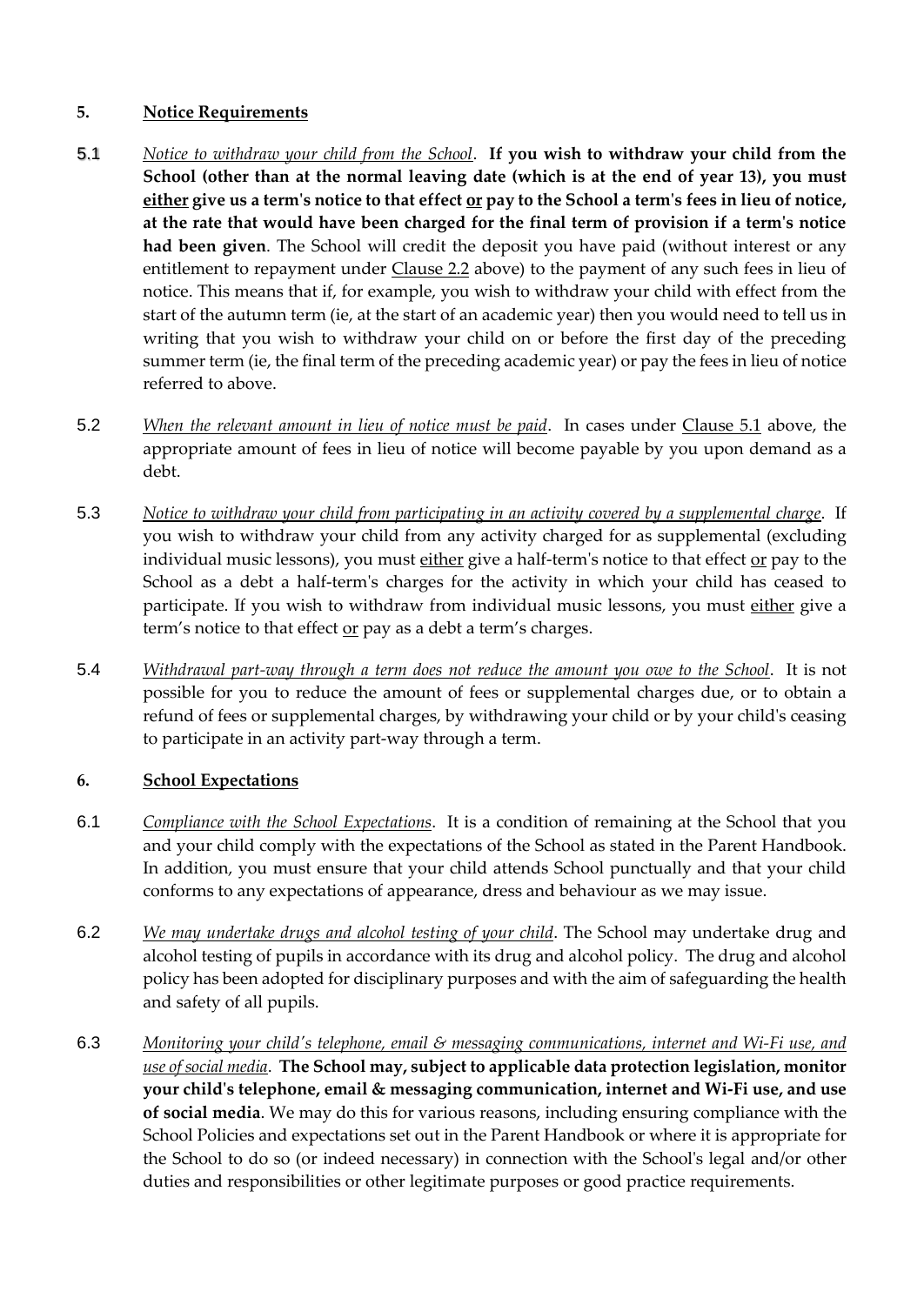## **7. Suspension, Exclusion and Required Removal**

- 7.1 *The Head's discretion to suspend or exclude your child from the School*. The Head may in his or her discretion suspend or, in serious or persistent cases, exclude your child from the School if the Head considers that your child's conduct or behaviour (including behaviour or conduct outside school) is unsatisfactory and the suspension or exclusion is in the School's best interests and/or those of your child or other children.
- 7.2 *Where you can find examples of offences punishable by suspension or exclusion*. The Promoting Good Behaviour Policy sets out examples of offences likely to be punishable by suspension or exclusion. These examples are not exhaustive and the Head may decide that suspension or exclusion for a lesser offence is justified where there has been previous misbehaviour. All aspects of your child's record at the School may be taken into account.
- 7.3 *The Head's discretion to require you to remove your child from the School*. Instead of exclusion or suspension, the Head may in his or her discretion require you to remove your child from the School if the Head considers that:
	- 7.3.1 **your** behaviour or conduct (or the behaviour or conduct of one of you): is unreasonable; and/or adversely affects (or is likely to adversely affect) your child's or other children's progress at the School, or the wellbeing of School staff; and/or brings (or is likely to bring) the School into disrepute; and/or is not in accordance with your obligations under this contract; or
	- 7.3.2 your child's attendance or progress at the School is unsatisfactory and, in the reasonable opinion of the Head, the removal is in the School's best interests and/or those of your child or other children.
- 7.4 What happens if your child is suspended, excluded or removed from the School. Should the Head exercise his or her right under either Clause 7.1 or Clause 7.3 above:
	- 7.4.1 you will not be entitled to any refund or remission of fees or supplemental charges due (whether paid or payable) in or relating to the term in which your child is excluded, suspended or removed;
	- 7.4.2 the deposit will be forfeited and retained by the School (except in cases of required removal under Clause 7.3.2); and
	- 7.4.3 in respect of exclusions and required removals, fees in lieu of notice will not be payable and any fees and/or supplemental charges that have been prepaid for or relating to any term after the term in which the exclusion/required removal occurred will be refunded.
- 7.5 *Impact of exclusion or required removal on this contract.* This contract will terminate with immediate effect if your child is excluded or if you are required to remove your child from the School.
- 7.6 *Your right to have decisions to exclude or require the removal of your child reviewed*. You are entitled to have any decisions taken by the School and/or Head to exclude or require the removal of your child under this Clause 7 reviewed. Any such review shall be governed by the Discipline, Exclusions and Required Removal Policy.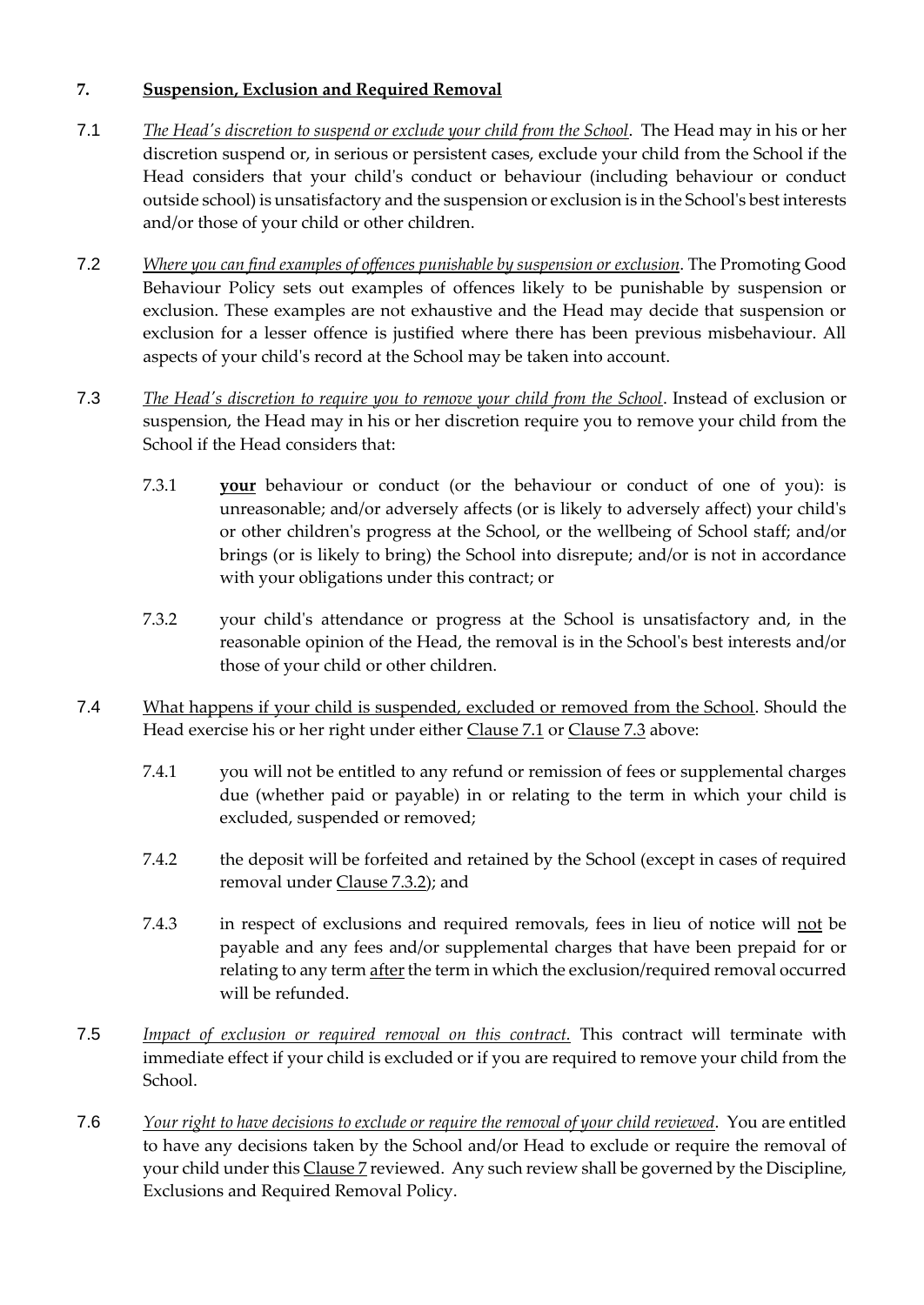### **8. The School's Obligations**

- 8.1 *The period of your child's schooling*. Subject to these terms and conditions, the School will accept your child as a pupil of the School and register your child on the School's statutory register from the time of joining the School until the end of his or her secondary schooling (ie to the end of year 13.)
- 8.2 The School shall not be obliged to permit your child to enter the Sixth Form unless satisfied that it is appropriate to do so having regard to his or her academic attainments and all other relevant circumstances. The School may make a decision as to whether your child may join the Sixth Form after the results of GCSE or equivalent examinations are known, and may make entry to the Sixth Form conditional upon the results of such examinations. **However, except where the School agrees otherwise in writing and even where the School has imposed conditions on entry into the Sixth Form, if you wish to withdraw your child prior to entering the Sixth Form, Clause 5.1 applies and you will either need to give us a term's written notice or pay us a term's fees in lieu of notice.**
- 8.3 *The scope of our duty to exercise reasonable skill and care for your child's education and welfare*. While your child remains a pupil of the School, we will exercise reasonable skill and care in respect of his or her education and welfare. This obligation will apply during school hours and at other times when your child is permitted to be on School premises or is participating in activities organised by the School. **We cannot accept any responsibility for the welfare of your child while off the School premises unless he or she is taking part in a school activity or otherwise under the direct supervision of a member of School staff**.
- 8.4 *Consent to participation in trips and visits, in contact sports and other sports activities*. Unless you notify us to the contrary, you consent to your child participating, under supervision, in contact sports and in other sports and activities which may entail some risk of physical injury. Further information can be found in the School's Head Injury and Concussion Policy. You also consent to your child participating in trips and visits organised in the normal course of your child's schooling.
- 8.5 *What happens if your child needs urgent medical attention*. If your child requires urgent medical attention while under the School's care we will try to contact you and, if practicable, we will share information from your child's medical file with the doctor or other medical practitioner.
- 8.6 *Our right to make changes at the School*. Our website, prospectus and the parent portal contain documents which describe the broad principles on which the School is presently run. However, from time to time it may be necessary to make changes to any aspects of the School, including to the curriculum or to the manner of providing education for your child (including by providing such education remotely (whilst your child remains at home, for example, where the School is required to close the School premises)).
- 8.7 *We will give you notice of significant changes*. Where practicable, we will give you notice of any planned changes that we regard as significant to your child's education prior to the end of the penultimate term before the change is to take effect. For example, if a change is to take effect at the start of the autumn term, we would notify you before the end of the preceding spring term. This will allow you time to consider the proposed change and, if you wish to withdraw your child from the School before the proposed change is set to take effect, then you have sufficient time to provide the required term's notice of withdrawal to the School under Clause 5.1 above.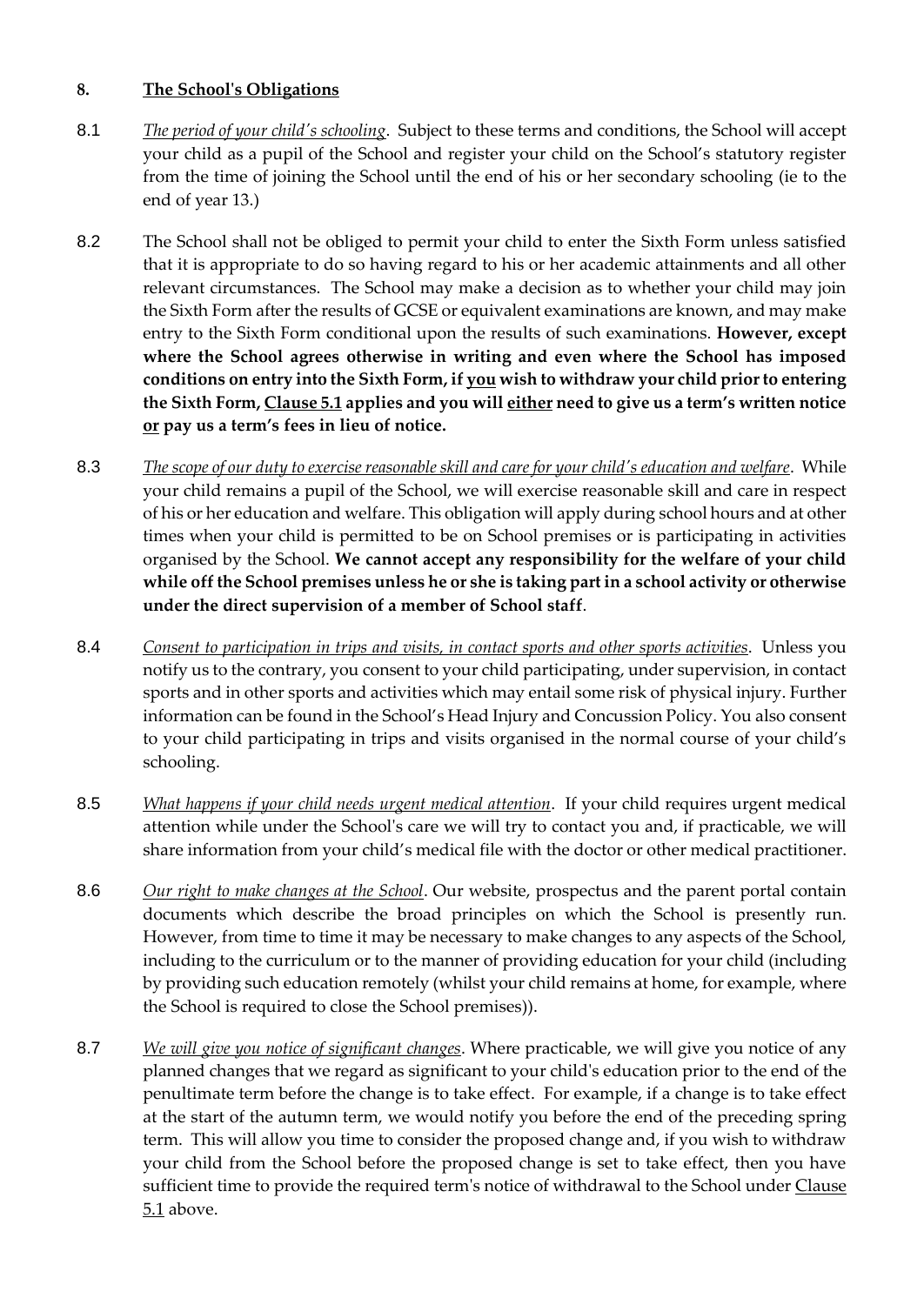- 8.8 *Monitoring your child's progress at the School*. We will monitor your child's progress at the School and produce regular written reports. **We will advise you if we have any serious concern about your child's progress but we do not undertake to diagnose dyslexia, ADHD, or other conditions.** A formal assessment can be arranged either by you or by the School at your expense.
- 8.9 *Religious observance and relationships and sex education (RSE) and health education*. Religious observance, relationships and sex education (RSE) and health education at the School will be conducted in accordance with the School's policies.

## **9. The Parents' Obligations**

- 9.1 *We require your co-operation*. In order to fulfil our obligations under this contract and to maintain a constructive relationship with you, we, the Head and School staff, need your cooperation, including in particular by you fulfilling your own obligations under this contract.
- 9.2 *Examples of the co-operation and assistance we require*. You must co-operate with the School and School staff in good faith, including by:
	- 9.2.1 maintaining a constructive relationship with School staff, acting reasonably, and ensuring the tone, content, volume and/or nature of your communications with the School are reasonable and appropriate;
	- 9.2.2 encouraging your child in his or her studies, and giving appropriate support at home;
	- 9.2.3 keeping the School up-to-date and informed about matters which affect or may affect your child (including circumstances which arise at any time that affect or may affect your ability to pay the fees and supplemental charges, as well as any changes to their immigration status);
	- 9.2.4 ensuring that all details or other information notified or otherwise disclosed to the School about you and/or your child are accurate, truthful and not misleading and that relevant details and information (or changes to them) are not withheld;
	- 9.2.5 providing cooperation and assistance to the School so that your child can participate in, and benefit from, the School's provision of education; and
	- 9.2.6 attending meetings and keeping in touch with the School where your child's interests so require.
- 9.3 *You must notify us of your child's health/medical conditions or special educational needs*. **It is a condition of your child's joining and remaining at the School that you complete and submit to the School a medical questionnaire in respect of your child.** You must inform the School of any health or medical condition, special educational need(s), disability or allergies that your child has or subsequently develops, whether underlying, long-term, or short-term, including any infections. You must also provide us, whether upon further request by the School or otherwise, any reports or other materials relevant to any of the same. **If you withhold from us or otherwise misrepresent to us information of this nature in particular, please be aware that this may result in us exercising our right to end this contract under Clause 14.1.2 below**.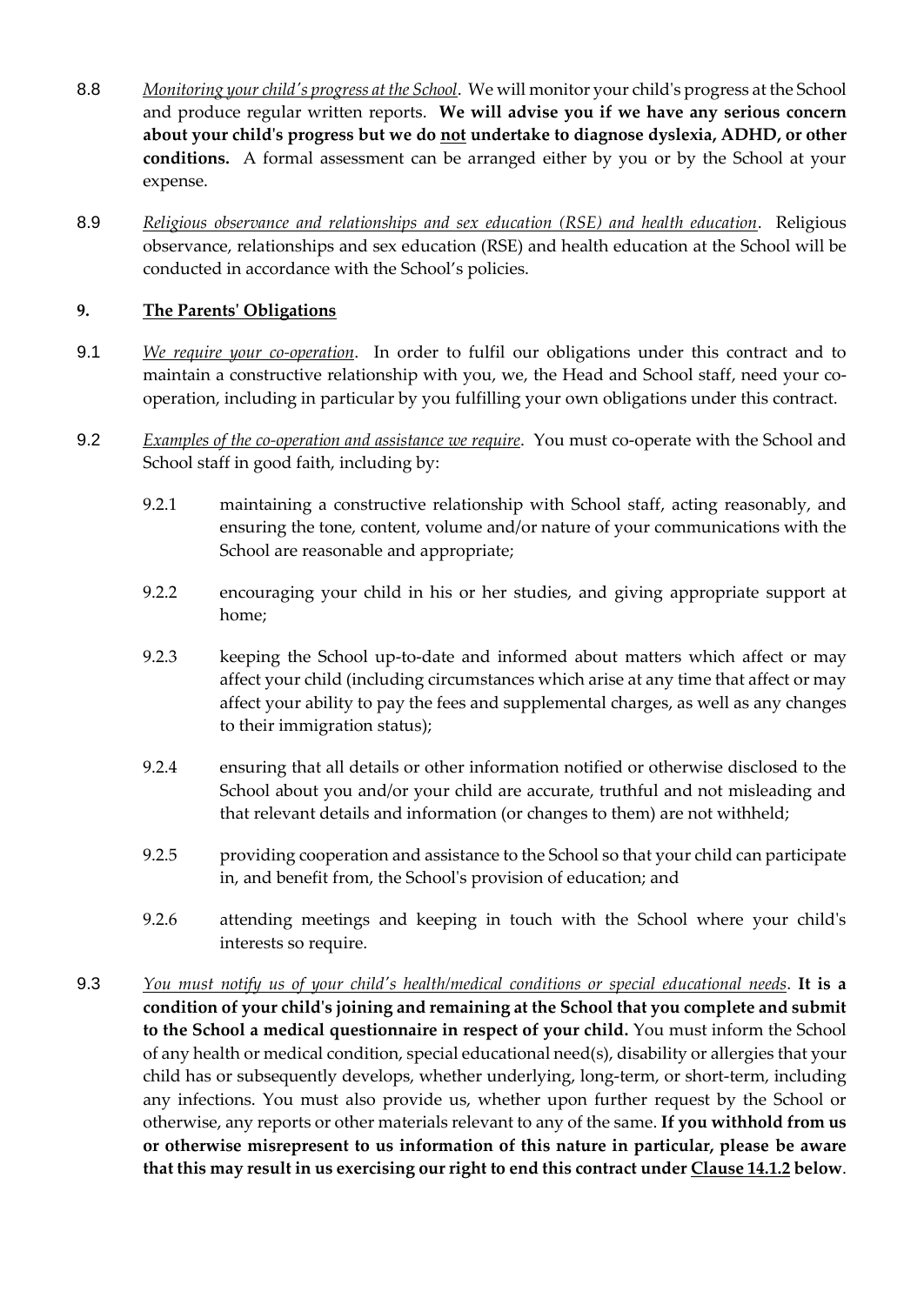- 9.4 *Circumstances where we may require you to keep your child away from School*. If the School so requires due to a health risk either presented by your child to others or presented to your child by others or by reason of a virus, pandemic, epidemic or other health risk, you may be required to keep your child at home and not permit him/her to return to the School until such time as the health risk has passed. Where it is considered appropriate, we will try to continue providing education to your child remotely during such period (including, for example, by sending you/your child work assignments electronically).
- 9.5 *You must notify us of any special arrangements needed for your child*. You must inform the School of any situations where special arrangements may be needed for your child, including for their education or welfare.
- 9.6 *You must notify us of any court orders that relate to, or that may impact upon, the provision of education to your child*. You must inform the School if, at any time prior to or during your child's time at the School, a court order is put in place or an undertaking is given to a court in respect of (or relating to) your child's attendance at the School (including its premises) and/or the School's provision of education to your child. This would include any court order or undertaking given to a court which may deal with or impact upon in any way: (i) your child's living and/or contact arrangements; (ii) your child's education, welfare and/or upbringing; (iii) the payment of fees and/or supplemental charges; and/or (iv) your exercise of parental responsibility in respect of your child. In any such circumstances you must (whether upon request or otherwise) promptly provide the School with relevant information, including copies of the relevant court order(s) or undertaking(s) (or the relevant parts of them) having obtained the permission of the court if necessary.
- 9.7 *We require you to nominate a 'responsible adult' for us to contact in your absence*. Where we notify you that this is a requirement (for example for parents who live overseas), it is a condition of your child's joining and remaining at the School that you complete and submit to the School a parental absence form for your child. This form will nominate a 'responsible adult' (or 'educational guardian') for your child who, amongst other things, can be contacted if the School is not able to contact you (in order to make decisions relating to your child) and who can look after your child in your absence. If your child's visa is sponsored by the School as a *Child Student* this is a requirement of their visa.
- 9.8 *We are entitled to expect that parents have consulted with each other regarding decisions relating to their child*. You (and each of you as the holders of parental responsibility for your child) acknowledge and agree that the School is entitled to assume that you have consulted with each other so far as significant decisions regarding your child are concerned. Accordingly, except under Clause 9.9 below, you (and each of you) accept that the School is entitled to treat:
	- 9.8.1 any instruction, authority, request or prohibition received from one of you as having been given on behalf of both of you; and
	- 9.8.2 any communication from the School to one of you as having been given to both of you.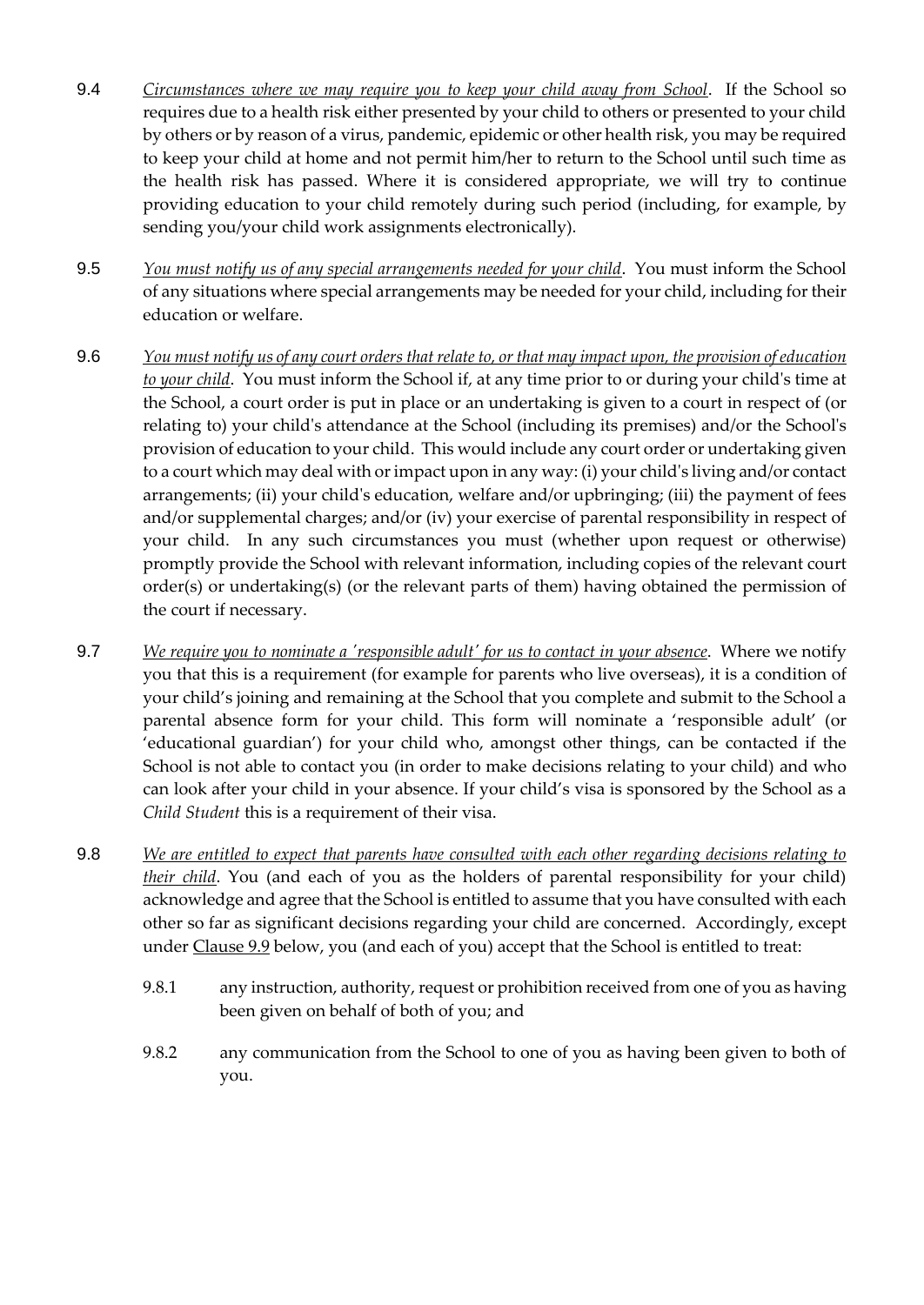**PLEASE READ THIS NEXT SECTION CAREFULLY** *– it sets out who needs to sign a notice of withdrawal of your child.*

- 9.9 *We are entitled to require that notices of withdrawal must be signed by both parents***. A notice of withdrawal of your child served under this contract (ie, under any of Clauses 3.1, 4.14, 5.1 or 5.2) must be in writing and signed by each of you as the holders of parental responsibility for your child (and the School shall be entitled not to accept such notice unless and until all holders of parental responsibility have signed such notice).**
- 9.10 *You must notify us of your child's absence from School*. The School must be informed as soon as possible in writing of any reason for your child's absence from School. You can do this by contacting [office.senior@eatonsquareschools.com.](mailto:office.senior@eatonsquareschools.com)Wherever possible the School's prior consent should be sought for absence from the School.
- 9.11 *Parents must notify us if they will be absent for a period of time*. If at any time during your child's time at the School you (or either of you) will not be in the United Kingdom at any time or will otherwise be absent from your main residential address for a period of longer than three (3) consecutive school days then you must inform the School immediately in writing and provide the details required by the School as a result, including the name and contact details for a 'responsible adult' for the period of your absence.
- 9.12 *Raising concerns with the School and making formal complaints*. If you have cause for concern as to a matter of safety, care, discipline or progress of your child you must inform the School without undue delay. Complaints should be made in accordance with the Complaints Procedure. A copy of the most up-to-date version of the Complaints Procedure is on the School's website or available from the School at any time upon request.
- 9.13 *Laptop Purchase.* To enable the School with its educational provision you will be expected to purchase a laptop and ancillaries, with the make and model directed by the School.

### **10. Insurance**

*Your responsibility to make your own insurance arrangements*. You must make your own insurance arrangements if you require cover for your child or their property while at School or for the payment of fees due to absence of your child or closure of the School premises.

**PLEASE READ THIS NEXT SECTION CAREFULLY** – *Although there will be circumstances when it is appropriate to seek parental consent, children's data protection and privacy rights are their own. The law considers that children of average maturity will, from the age of around 12, have sufficient awareness of their own privacy to make certain choices relating to their personal data themselves. Parents' views remain important, but sometimes the law will require us to give more weight to the decision the child makes about his or her own privacy.*

*For most purposes, it will not in fact be necessary or practical for us to obtain consent from you (or your child) for the use we make of your (or your child's) personal data. The law recognises this but also requires that, as far as possible, we set out clearly what these uses will be. Please also see our 'Privacy Notice' which is available [on the School's website.*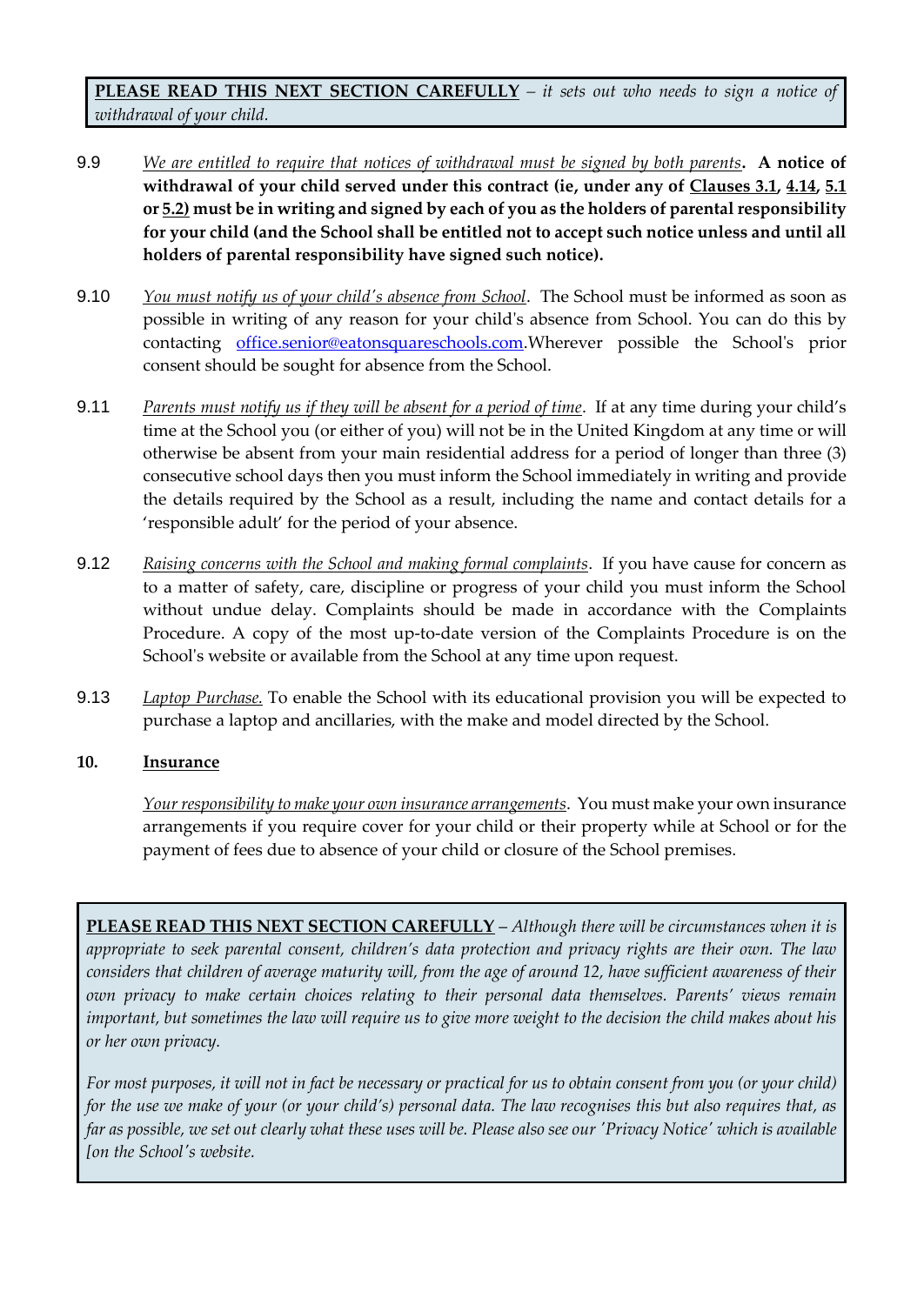#### **11. How we may use Personal Information: References, Confidentiality and Data Protection**

- 11.1 *References for your child*. We may supply information and a reference in respect of your child to any educational institution which you propose your child may attend or, where applicable, to any prospective employer. Any reference supplied by us (or received by us) will be confidential. We will take care to ensure that all information that is supplied by us relating to your child is accurate and any opinion given on his/her ability, aptitude for certain courses and character is fair. However, we cannot be responsible for any loss you are or your child is alleged to have suffered resulting from opinions reasonably given, or correct statements of fact contained, in any reference or report given by us.
- 11.2 *We will need to use information relating to your child, and to you, for certain purposes connected with the running of the School*. This will include name, contact details, school records, photographs and audio-visual recordings (including recordings of lessons), both whilst your child is at the School and after he or she has left, for the purposes of:
	- 11.2.1 managing relationships between the School and current pupils/parents and fulfilling our obligations to you, including educational and examination purposes, safeguarding, statutory reporting, health and safety, complaints, administration and processing of fees; and
	- 11.2.2 promoting the School to prospective pupils/parents, publicising the School's activities, and communicating with the school community and the body of former pupils.

In respect of sub-clause 11.2.2, this includes use of such information by the School in/on the School's prospectus (in whatever format or medium it is produced/made available), the School's website(s) and (where appropriate) the School's social media channels.

- 11.3 *You are required to update us of changes to information held, or in circumstances relating to, you and/or your child*. You must:
	- 11.3.1 confirm (or update, if necessary), when requested, such information (and/or documentation) about you and/or your child that is held by the School; and
	- 11.3.2 inform the School of any change to your or your child's circumstances (including, where applicable, in connection with your child's entitlement to enter, reside and/or study in the United Kingdom), or to information about you or your child that has previously been notified to the School, including relevant contact details.
- 11.4 *We will send information (eg, school reports) about your child to both of you as a matter of course*. Any person who has parental responsibility for your child is entitled to receive certain information about your child from the School (including school reports, correspondence and other materials relating to his or her progress, development and/or education generally). The School will therefore disclose such information as a matter of routine to each such person unless the School is restricted from doing so by a court order (or similar direction) or by any other legal requirement or obligation (for example, under data protection law).
- 11.5 *Data Protection Law*. The School will process personal data about you and your child in accordance with data protection law, including the Data Protection Act 2018 (as it is amended or superseded) and other related legislation. We will process such personal data: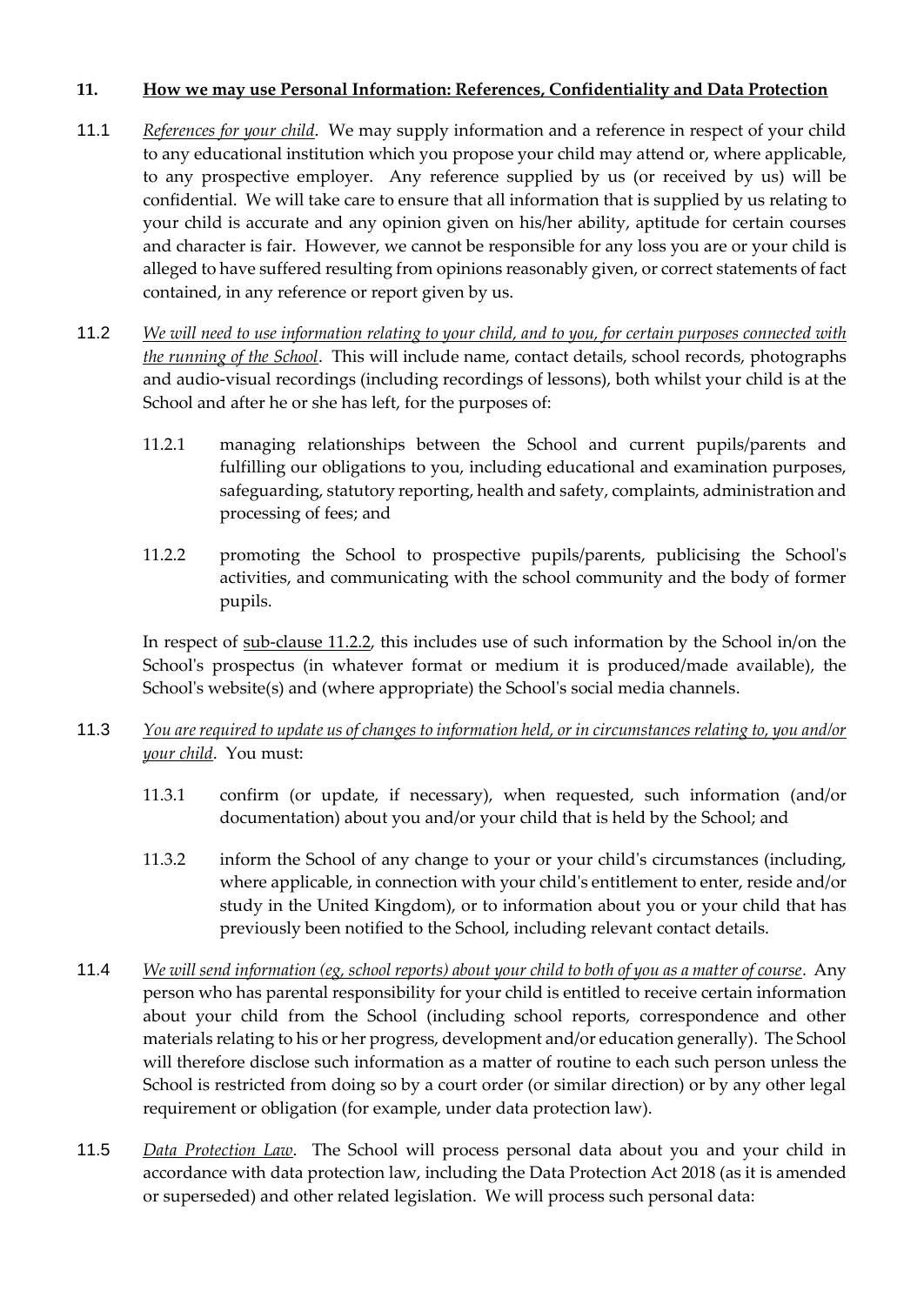- 11.5.1 as set out in this Clause 11, and in the School's *'Privacy Notice'* which is available on the School's website as may be amended from time to time;
- 11.5.2 in order to comply with any court order, request from or referral to an appropriate authority, or legal, regulatory or good practice requirement; and
- 11.5.3 to perform our obligations under this contract, and where otherwise reasonably necessary for the school's purposes.
- 11.6 *As a 'Student Sponsor' school we need to provide certain information to the Home Office*. In order to comply with our responsibilities as a licensed *Student Sponsor* for immigration purposes, we may need to provide information relating to you and/or your child's right to enter, reside and/or study in the United Kingdom to the Home Office (and to do so whether we actually sponsor your child or not). Such information may include information about your child's immigration status, attendance records, and any changes in your or your child's circumstances (including where your child is excluded, required to be removed, or this contract is terminated).

#### **12. Intellectual Property Rights**

*Recognising these rights*. We shall recognise any intellectual property rights created, generated or owned by or vested in your child.

#### **13. Changes in Ownership, etc**

*The circumstances in which we may transfer this contract to someone else*. We may transfer our rights and obligations under this contract to another person or organisation. We will tell you in writing if this happens and we will ensure that the transfer will not affect your rights under this contract.

**PLEASE READ THIS NEXT SECTION CAREFULLY** *- it sets out the rights we have, and that you have, to cancel this contract early (that is, before the normal leaving date for the end of your child's schooling (which is at the end of Year 13)*.

#### **14. Ending this Contract**

- 14.1 *Our rights to end the contract*. In addition to where this contract is terminated automatically as a result of an exclusion or required removal under Clause 7, the School may end this contract at any time by notice in writing to you, without any obligation to return any deposit or fees paid to you, if:
	- 14.1.1 you do not make a payment to us when it is due and you still do not make payment within fourteen (14) days of us reminding you that such payment is due;
	- 14.1.2 you (or either of you) make a serious misrepresentation of facts or circumstances to us, or you (or either of you) withhold important information from us, about you and/or your child or that is relevant to the provision of education by the School to your child (such as misrepresenting at any point in time (and whether by act, omission or withholding of information on your part) that you and/or your child is legally entitled to enter, reside and/or study in the United Kingdom when in fact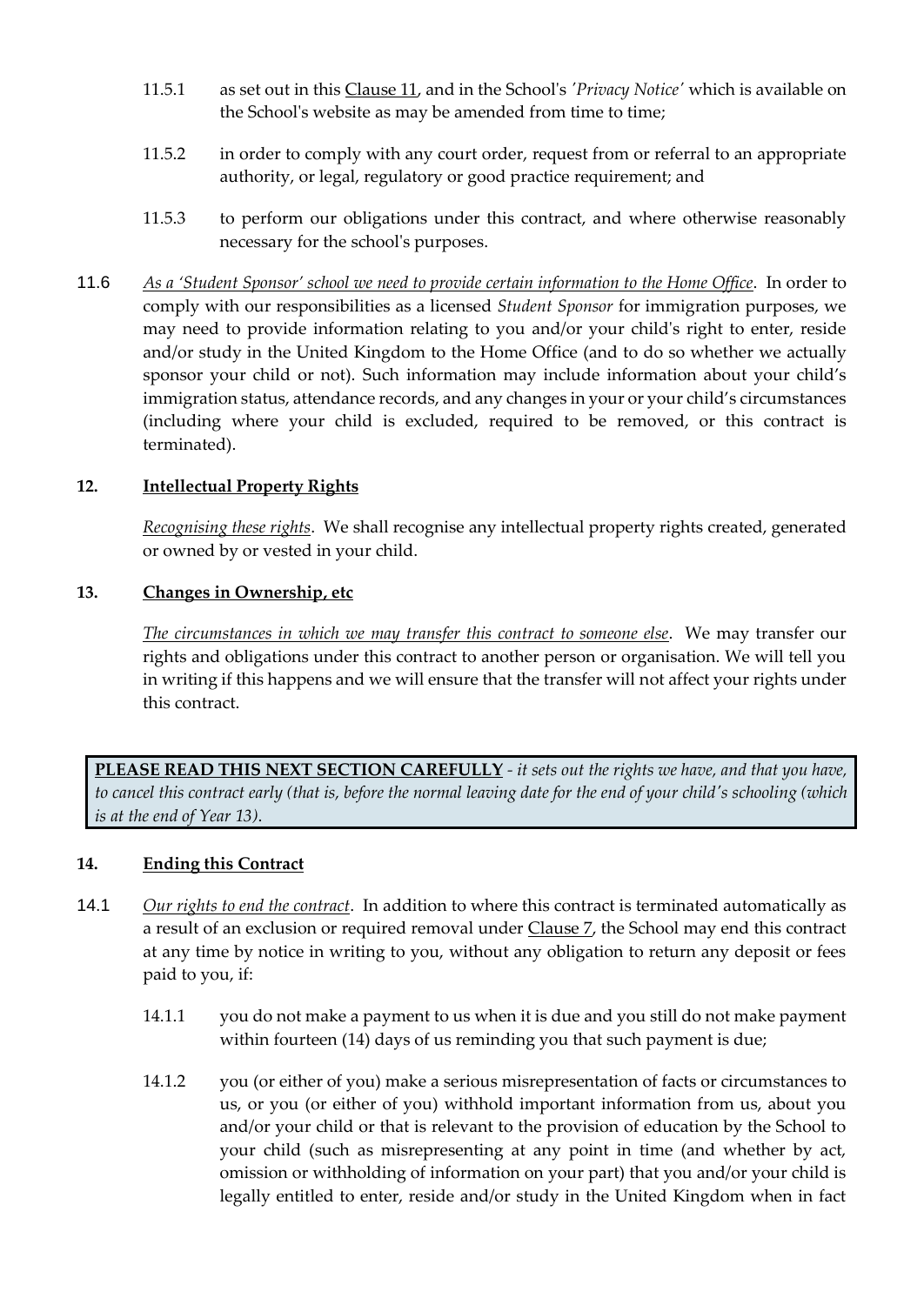you/your child is not or any information about your child's health, medical condition, special educational needs, disability or allergies);

- 14.1.3 you fail or refuse to complete and submit to the School a medical questionnaire in respect of your child and/or you fail or refuse to complete and submit a parental absence form;
- 14.1.4 you fail or refuse to provide us with information we consider to be satisfactory as to your identity/residence, your child's identity, your child's right to enter, live and study in the United Kingdom, or the source of funds you are using to pay the fees, as required under Clause 4.16. Instead of ending this contract, we may otherwise refuse to allow your child to attend school until the relevant satisfactory information has been provided. For example, your child may not be permitted to attend school unless and until they have a valid visa;
- 14.1.5 you (or either of you):
	- (a) are unable, following our request, to demonstrate that you will be able to pay the fees and supplemental charges due under this contract;
	- (b) repeatedly or persistently fail to pay the fees on time;
	- (c) are otherwise unable to pay your debts as they fall due;
	- (d) are the subject of a bankruptcy petition or order; or
	- (e) you enter into an individual voluntary arrangement; or
- 14.1.6 you otherwise do not comply with (ie, you breach) your obligations under this contract such that we have a legal right to end the contract because of something you have done wrong or, in the Head's reasonable discretion, the School is not able to provide, or is compromised in providing, the educational services it needs to in satisfaction of its obligations under this contract.
- 14.2 *Your rights to end the contract*. You may end this contract at any time by notice in writing to the School if:
	- 14.2.1 you have a legal right to end the contract because of something we have done wrong; or
	- 14.2.2 the School becomes insolvent or goes into liquidation or receivership or administrative receivership or is wound-up for any reason.
- 14.3 *When this contract will end if not terminated early*. For the avoidance of doubt and without us having to provide you with notice, this contract shall end at the end of your child's schooling (Year 13)]. This may be at the end of Year 11 if your child does not meet any requirements imposed by the School under Clause 8.2 for entry to the Sixth Form.
- 14.4 *Ending the contract will not affect any accrued rights*. Once this contract ends, it will not affect any legal rights or obligations that either you or we have that may already have arisen, for example your obligation to pay any outstanding invoices, fees, or supplemental charges. After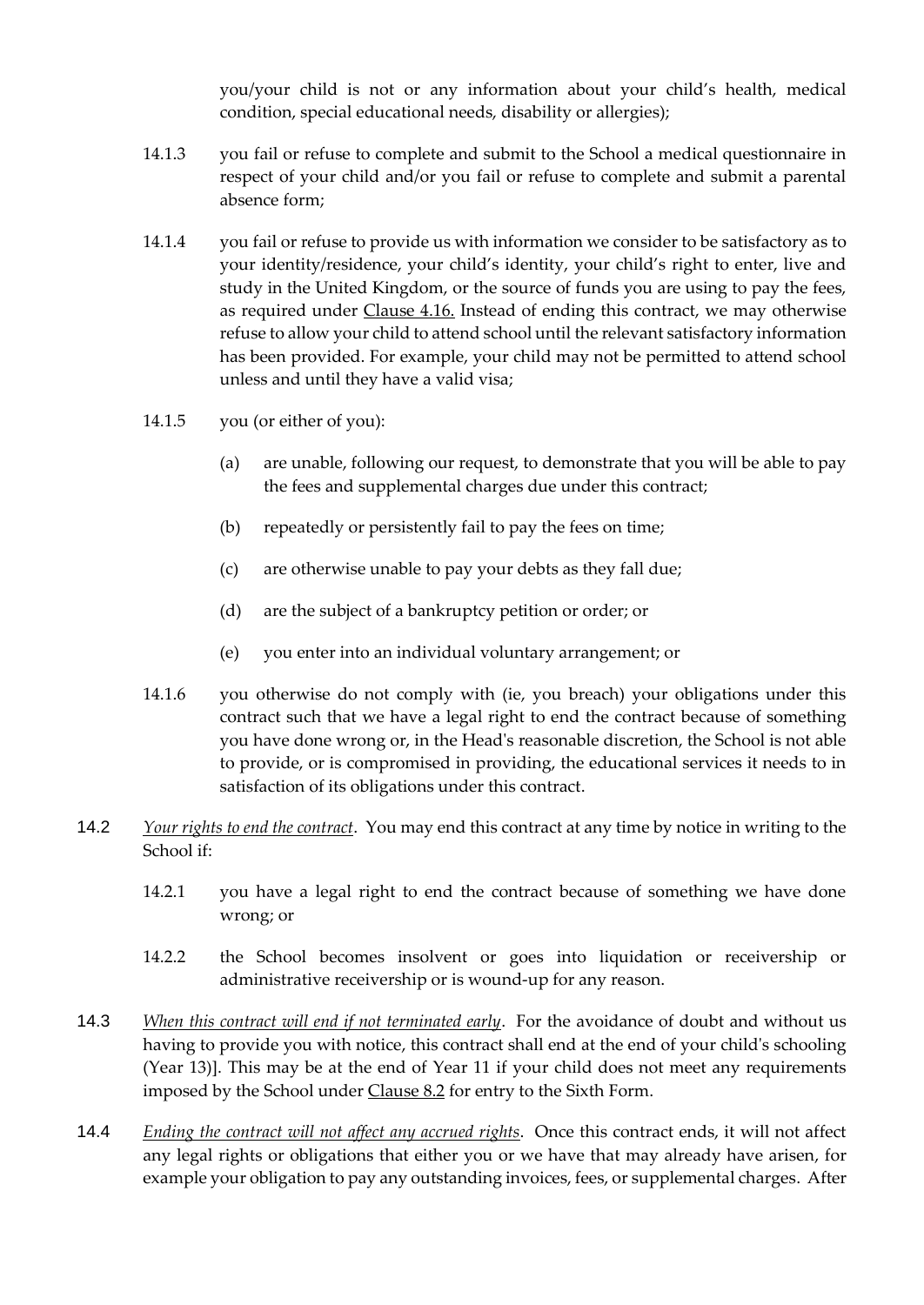this contract ends, you and the School will keep any rights each has under, or as a matter of, general law.

### **15. Events outside of our, or your, control**

- 15.1 *What we mean by an "event outside of our/your control"*. We mean any event beyond either your or our reasonable control including acts of God, war, riot, civil commotion, compliance with any law or governmental order, rule, regulation, guidance or direction (including that of a local authority), accident, fire, flood, storm, pandemic or epidemic of any disease, terrorist attack, chemical or biological contamination. In the remainder of this Clause 15 we shall refer to such events outside of our/your control as an "**event**".
- 15.2 *What happens if we are affected by an event outside of our control.* If an event arises which prevents or delays the School's performance of any of its obligations under this contract, the School shall give you notice in writing specifying the nature and extent of the circumstances giving rise to the event. Provided that the School has acted reasonably and prudently to prevent and/or minimise the effect of the event, the School will not be responsible for not performing those of our obligations which are prevented or delayed by, and during the continuance of, the event. To the extent reasonably practicable in the circumstances the School shall try during the continuance of the event to continue to provide educational services (including by providing appropriate educational services remotely).
- 15.3 *Events lasting more than 6 months*. If the School is wholly and completely prevented from performing all of its obligations as a result of an event (and is unable to provide educational services remotely) for a continuous period of more than six (6) months, the School shall notify you of the steps it plans to take to ensure performance of the contract after such period and you shall then, following receipt of such notice, be entitled to end this contract on written notice to the School and without giving a term's notice or paying fees in lieu of notice.
- 15.4 *What happens if your child is affected by an event outside of your control.* Subject to Clause 4.15 (which means that you are not entitled to a refund or reduction in fees in cases of illness or absence), if your child is wholly and completely unable to participate in the provision of any education at School or remotely due to reasons caused by an event you shall give the School notice in writing of such circumstances and the following provisions shall apply:
	- 15.4.1 in consultation and cooperation with the School you shall do everything you reasonably can to minimise the impact of the event in order to continue to perform your obligations under this contract in any way that is reasonably practicable in the circumstances; and resume the performance of the obligations as soon as reasonably possible;
	- 15.4.2 in circumstances where, following the efforts made and steps taken under subclause 15.4.1 above, your child is not able to participate and benefit from any level of provision of education by the School (whether at School or remotely) then you shall not be responsible for failing to perform your obligations (including the obligation to pay fees, pro-rated accordingly) during the continuance of the event; and
	- 15.4.3 if the event continues to prevent your child wholly and completely from attending the School or being able to participate and benefit from any level of provision of education by the School (whether at School or remotely) for more than six (6)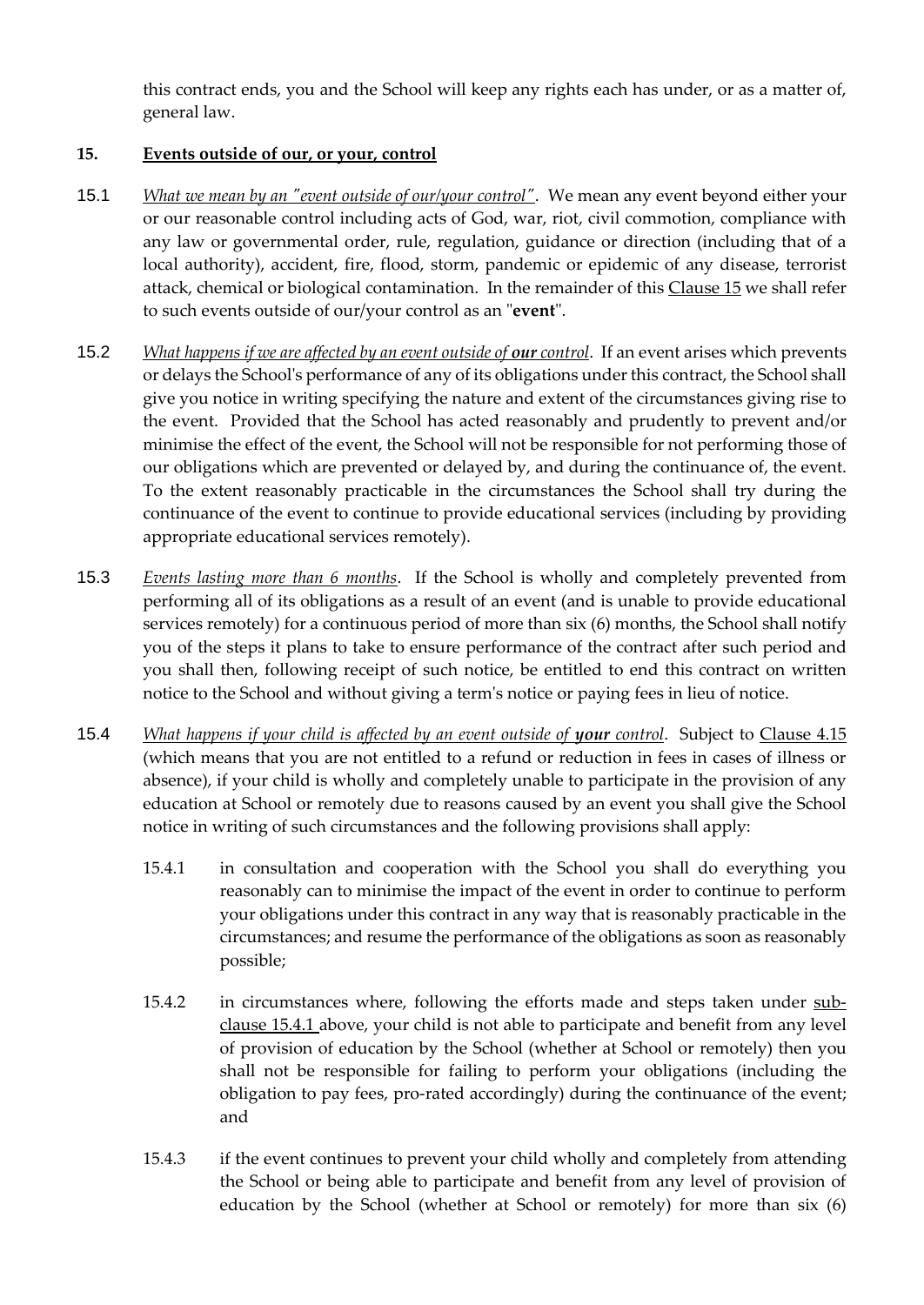months you shall discuss with the School a solution by which this contract may be performed and, following such discussions, you or the School shall be entitled to cancel the contract on written notice and without you being required to give a term's notice or to pay a term's fees in lieu of notice.

#### **16. Communications between you and the School**

- 16.1 *Notices must be in writing*. When this contract requires you or the School to give notice of something to the other then, unless we agree otherwise, this should be done in writing.
- 16.2 *We will use the contact details held by the School to contact you*. Communications (including notices) will be sent by the School to you at the address(es) shown in our records or using your other contact details included in our records. **You must notify the School of any change of address(es) or other contact details**.
- 16.3 *How to provide written notice to the School*. Notices that you are required to give under these terms and conditions must be **in writing** addressed to the Head and either:
	- 16.3.1 sent by email to the School using this email address: *admissions.senior@eatonsquareschools.com*;
	- 16.3.2 delivered by hand to the School;
	- 16.3.3 sent to the School by recorded or other form of registered post requiring a signature upon receipt as proof of delivery; or
	- 16.3.4 otherwise sent to the School's address by first or second class post.

**In light of the importance under this contract of serving certain notices on or before a particular deadline (and the consequences that follow if you do not do so) we recommend that if you provide notice under any of Clauses 3, 4.14, 5.1, 5.2 or 5.4 of these terms and conditions (which are the provisions dealing with withdrawing your child from the School or otherwise changing their place) you telephone the School to confirm receipt if you have not received an acknowledgement from us within 48 hours (during term-time) and five working days (during a school holiday period) after sending the notice.**

#### **17. The Law that applies to this contract and where legal proceedings may be brought**

- 17.1 *The law that applies to this contract*. The contract between you and the School is governed by English Law and either you or the School must bring legal proceedings in respect of this contract in the English courts.
- 17.2 *Rights in relation to the enforcement of this contract*. If we choose not to enforce any part of this contract, or delay enforcing it, this will not affect our right to enforce the same part later (or on a separate occasion) or the rest of this contract. If we cannot enforce any part of this contract, this will not affect our right to enforce the rest of this contract.

### **18. Changes to these Terms and Conditions**

*Reserving the right to change these terms and conditions*. We reserve the right to change or add to these terms and conditions from time to time for legal, safety or other substantive reasons or in order to assist the proper delivery of education at the School. The School will send you